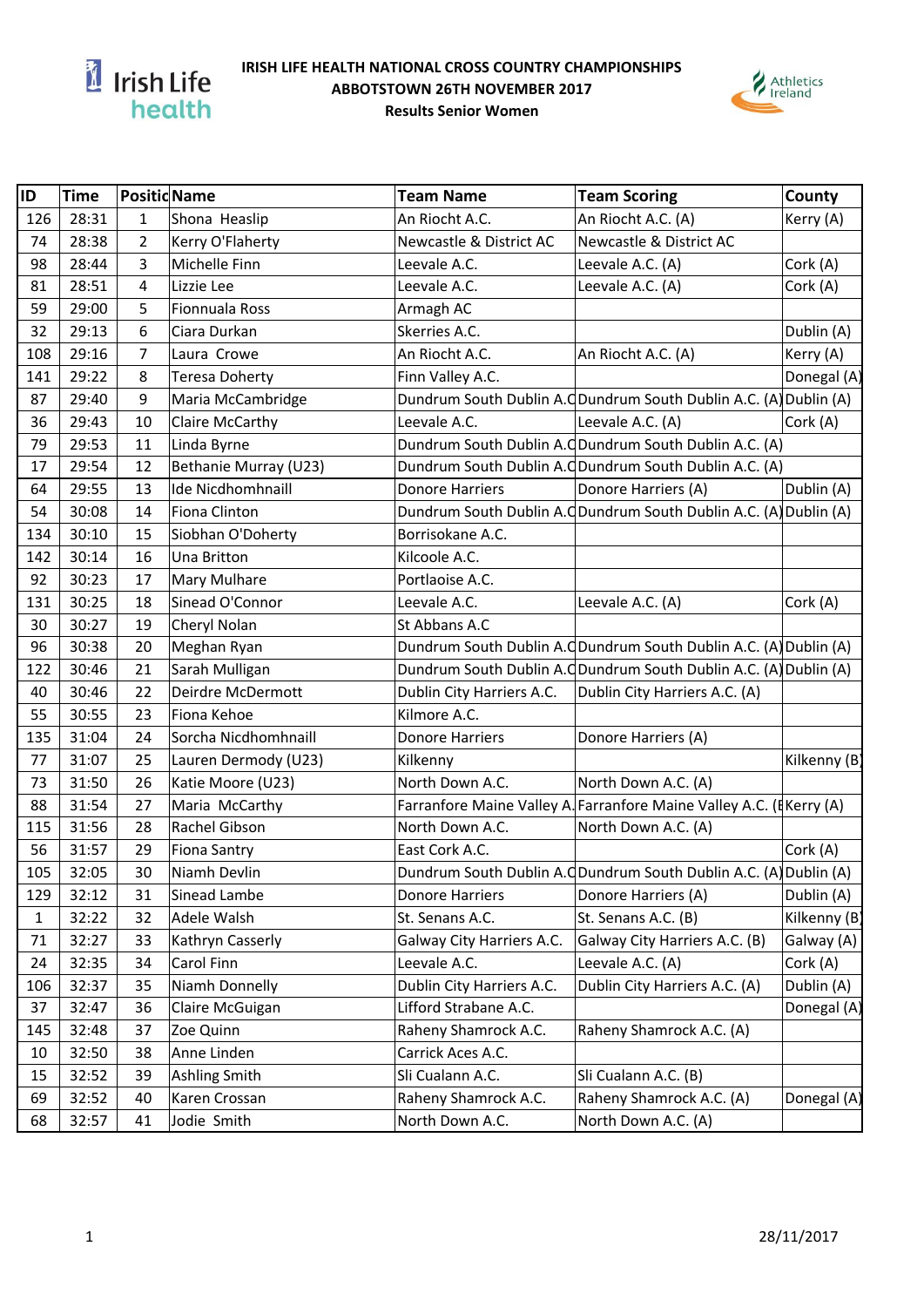

## **IRISH LIFE HEALTH NATIONAL CROSS COUNTRY CHAMPIONSHIPS ABBOTSTOWN 26TH NOVEMBER 2017 Results Senior Women**



| ID             | <b>Time</b> |    | <b>Positid Name</b>     | <b>Team Name</b>                  | <b>Team Scoring</b>           | County       |
|----------------|-------------|----|-------------------------|-----------------------------------|-------------------------------|--------------|
| 70             | 33:00       | 42 | Katherine O'Keefe       | Tullamore Harriers A.C.           | Tullamore Harriers A.C. (B)   | Offaly (A)   |
| 46             | 33:05       | 43 | Eimear Nic An Bhaird    | Liffey Valley A.C.                | Liffey Valley A.C. (A)        | Dublin (A)   |
| $\overline{7}$ | 33:13       | 44 | Aisling O'Connor        | Edenderry A.C.                    |                               | Offaly (A)   |
| 82             | 33:23       | 45 | Lorraine Bolster        | Mallow A.C.                       |                               | Cork (A)     |
| 127            | 33:26       | 46 | Síle Carroll            | Liffey Valley A.C.                | Liffey Valley A.C. (A)        | Kilkenny (B) |
| 57             | 33:27       | 47 | Fiona Stack             | Raheny Shamrock A.C.              | Raheny Shamrock A.C. (A)      |              |
| 35             | 33:32       | 48 | Claire Brennan          | Dublin City Harriers A.C.         | Dublin City Harriers A.C. (A) |              |
| 144            | 33:34       | 49 | Zoe Carruthers (U23)    | City of Lisburn AC                |                               |              |
| 39             | 33:35       | 50 | Niamh O'Sullivan        | An Riocht A.C.                    | An Riocht A.C. (A)            | Kerry (A)    |
| 38             | 33:42       | 51 | Cliona Murphy (U23)     | Dublin City Harriers A.C.         | Dublin City Harriers A.C. (A) |              |
| 111            | 33:49       | 52 | Orla Manley             | Raheny Shamrock A.C.              | Raheny Shamrock A.C. (A)      |              |
| 117            | 33:52       | 53 | <b>Ruth Millerick</b>   | Youghal A.C.                      |                               |              |
| 123            | 33:53       | 54 | Sharon Cahill           | An Riocht A.C.                    | An Riocht A.C. (A)            | Kerry (A)    |
| 97             | 33:55       | 55 | Melissa Eccles          | North Down A.C.                   | North Down A.C. (A)           |              |
| 103            | 34:02       | 56 | Nadine Donegan (U23)    | Tullamore Harriers A.C.           | Tullamore Harriers A.C. (B)   | Offaly (A)   |
| 50             | 34:09       | 57 | Elizabeth Egan          | Bree A.C.                         |                               |              |
| 8              | 34:12       | 58 | Aislinn Moorehouse      | Dublin City Harriers A.C.         | Dublin City Harriers A.C. (A) |              |
| 101            | 34:14       | 59 | Michelle McDonald (U23) | St. Senans A.C.                   | St. Senans A.C. (B)           | Kilkenny (B) |
| 26             | 34:15       | 60 | Caroline Donnellan      | Edenderry A.C.                    |                               | Offaly (A)   |
| 94             | 34:19       | 61 | Maura Kearns            | Donore Harriers                   | Donore Harriers (A)           |              |
| $\overline{2}$ | 34:30       | 62 | Aileen Gittens          | Liffey Valley A.C.                | Liffey Valley A.C. (A)        |              |
| 75             | 34:45       | 63 | Laura Brennan           | Raheny Shamrock A.C.              | Raheny Shamrock A.C. (A)      |              |
| 109            | 34:46       | 64 | Marie Triona Keane      | Tullamore Harriers A.C.           | Tullamore Harriers A.C. (B)   | Offaly (A)   |
| 4              | 34:50       | 65 | Aine Kinsella           | St. Senans A.C.                   | St. Senans A.C. (B)           | Kilkenny (B) |
| 120            | 35:02       | 66 | Sarah Fay               | Metro/St. Brigid's A.C.           |                               |              |
| 132            | 35:07       | 67 | Sinead Rigney (U23)     | Tullamore Harriers A.C.           | Tullamore Harriers A.C. (B)   | Offaly (A)   |
| 146            | 35:21       | 68 | Síle O'Byrne (U23)      | Sli Cualann A.C.                  | Sli Cualann A.C. (B)          |              |
| 11             | 35:32       | 69 | <b>Annie Gittens</b>    | Liffey Valley A.C.                | Liffey Valley A.C. (A)        |              |
| 12             | 35:41       | 70 | Annmarie Kenny          | Sli Cualann A.C.                  | Sli Cualann A.C. (B)          |              |
| 116            | 35:50       | 71 | Roberta Dornan          | North Down A.C.                   | North Down A.C. (A)           |              |
| 86             | 36:01       | 72 | Margaret Kilkenny       | <b>Ballinasloe &amp; District</b> |                               | Galway (A)   |
| 118            | 37:00       | 73 | Sally Clarke            | Boyne A.C.                        |                               |              |
| 99             | 37:01       | 74 | Michelle Hunter         | Finn Valley A.C.                  |                               | Donegal (A)  |
| 41             | 37:15       | 75 | Deirdre Nic Canna (U23) | Monaghan Phoenix A.C.             |                               |              |
| 67             | 37:53       | 76 | Jessica Moorehead (U23) | Lifford Strabane A.C.             |                               | Donegal (A)  |
| 76             | 38:30       | 77 | Catherine O'Sullivan    | An Riocht A.C.                    | An Riocht A.C. (A)            | Kerry (A)    |
| 93             | 40:46       | 78 | Deirdre Enright         | An Riocht A.C.                    | An Riocht A.C. (A)            | Kerry (A)    |
| 33             | 41:51       | 79 | Ciara Greene (U23)      | Craughwell A.C.                   |                               | Galway (A)   |
|                |             |    |                         |                                   |                               |              |
|                |             |    |                         |                                   |                               |              |